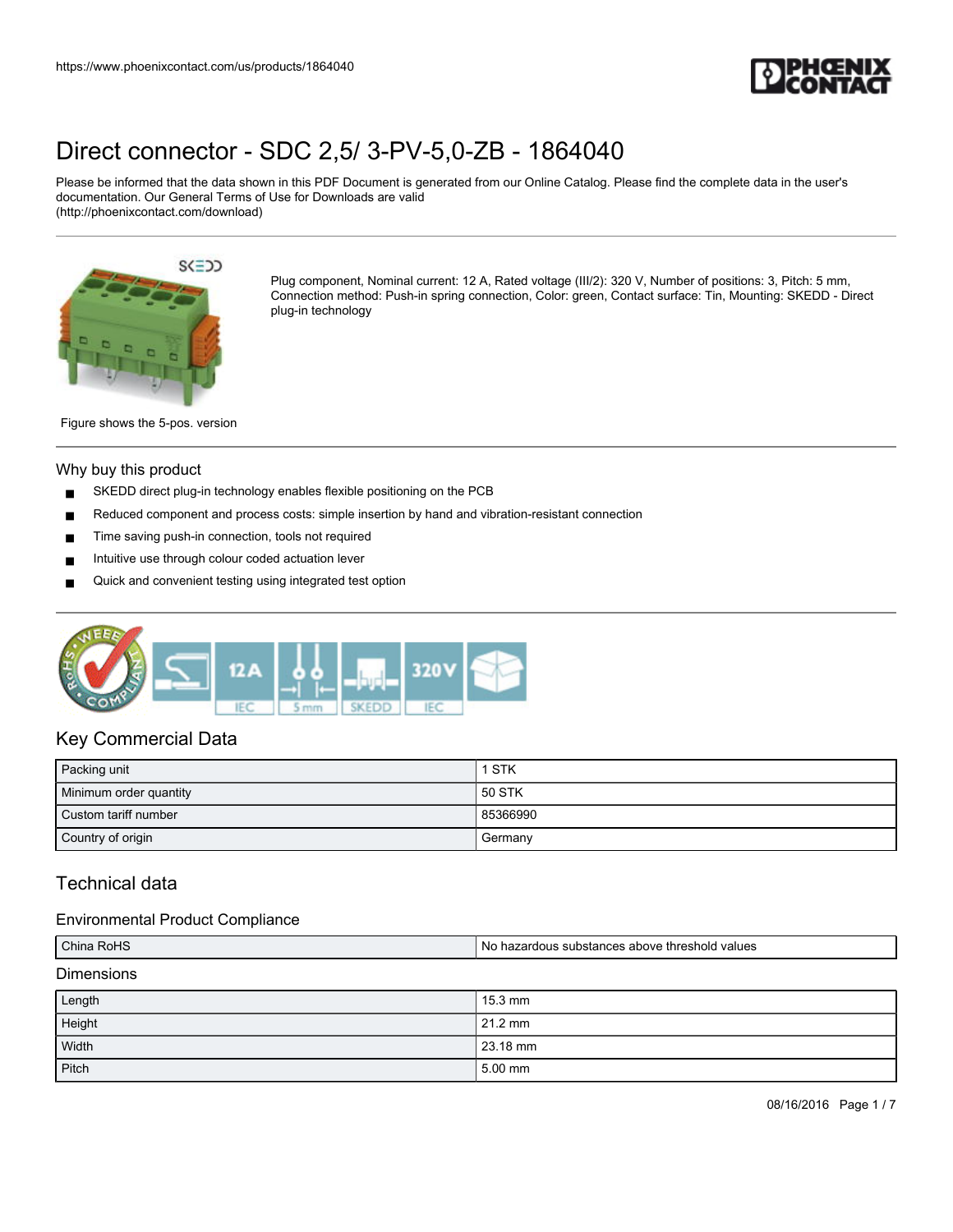

# Technical data

### Dimensions

| Dimension a                      | $10 \text{ mm}$           |  |
|----------------------------------|---------------------------|--|
| General                          |                           |  |
| Range of articles                | SDC 2,5/-PV               |  |
| Number of positions              | 3                         |  |
| Connection method                | Push-in spring connection |  |
| Rated surge voltage (III/3)      | 4 kV                      |  |
| Rated surge voltage (III/2)      | 4 kV                      |  |
| Rated surge voltage (II/2)       | 4 kV                      |  |
| Rated voltage (III/3)            | 200 V                     |  |
| Rated voltage (III/2)            | 320 V                     |  |
| Rated voltage (II/2)             | 320 V                     |  |
| Connection in acc. with standard | EN-VDE                    |  |
| Nominal current $I_N$            | 12 A                      |  |
| Nominal cross section            | $2.5$ mm <sup>2</sup>     |  |
| Stripping length                 | $10 \text{ mm}$           |  |

### Connection data

| Conductor cross section solid min.                                         | $0.2$ mm <sup>2</sup>  |
|----------------------------------------------------------------------------|------------------------|
| Conductor cross section solid max.                                         | $2.5$ mm <sup>2</sup>  |
| Conductor cross section flexible min.                                      | $0.2$ mm <sup>2</sup>  |
| Conductor cross section flexible max.                                      | $2.5$ mm <sup>2</sup>  |
| Conductor cross section flexible, with ferrule without plastic sleeve min. | $0.25$ mm <sup>2</sup> |
| Conductor cross section flexible, with ferrule without plastic sleeve max. | $2.5$ mm <sup>2</sup>  |
| Conductor cross section flexible, with ferrule with plastic sleeve min.    | $0.25$ mm <sup>2</sup> |
| Conductor cross section flexible, with ferrule with plastic sleeve max.    | $2.5$ mm <sup>2</sup>  |
| Conductor cross section AWG min.                                           | 24                     |
| Conductor cross section AWG max.                                           | 12                     |
| $\mathbf{O}$ and the set of $\mathbf{D}$ and $\mathbf{H}$ and $\mathbf{H}$ |                        |

## Standards and Regulations

| with standard      | . 11 |
|--------------------|------|
| -                  | - NL |
| Connection in acc. | - 17 |
|                    |      |

Drawings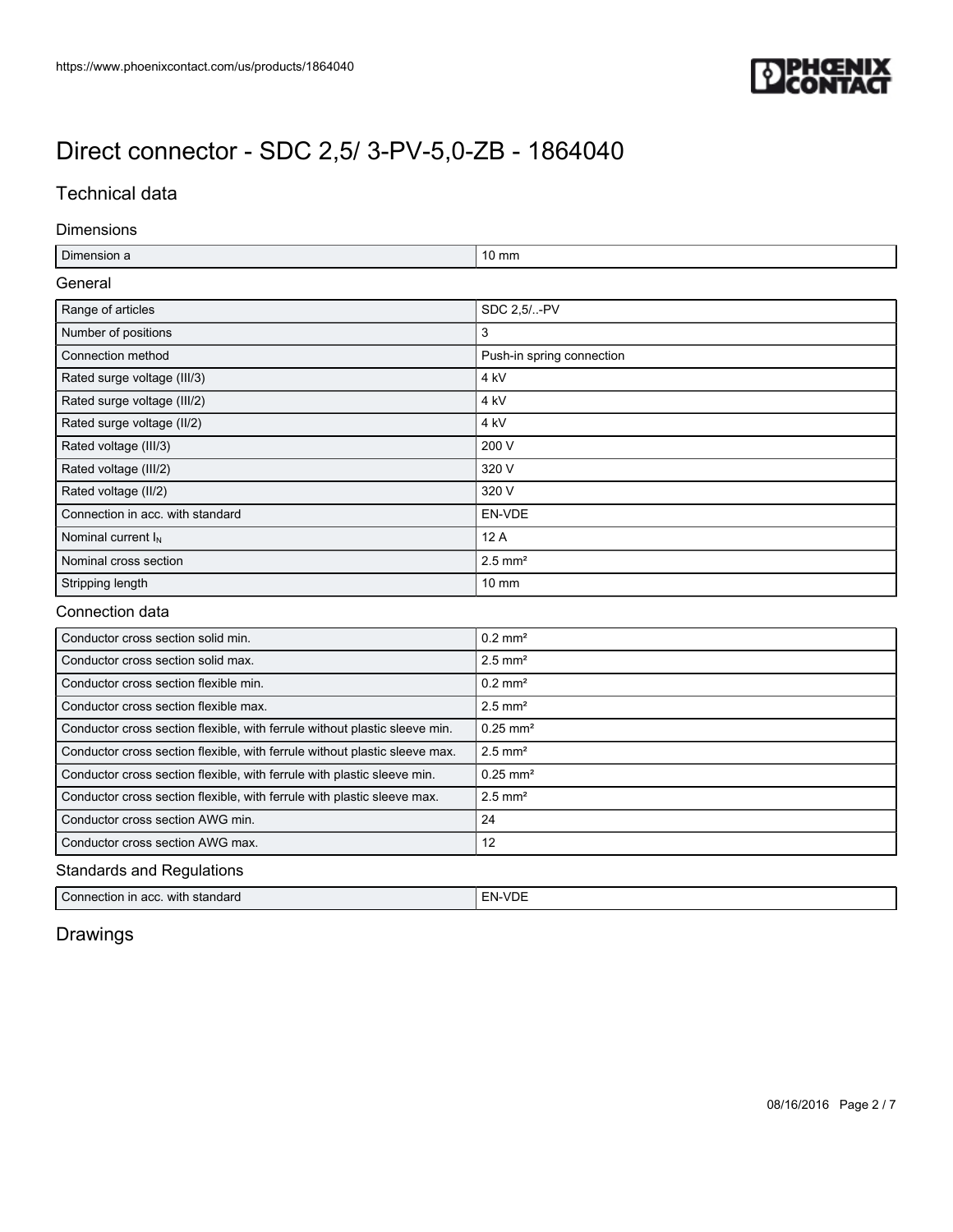

## Drilling diagram



Dimensional drawing



#### Size of the PCB: 1.6 mm

# **Classifications**

## eCl@ss

| eCl@ss 5.1 | 27261101 |
|------------|----------|
| eCl@ss 8.0 | 27440401 |
| eCl@ss 9.0 | 27440401 |

## ETIM

| ETIM 5.0 | `002643<br>. |
|----------|--------------|

## Approvals

### Approvals

Approvals

VDE approval of drawings / cULus Recognized / IECEE CB Scheme

#### Ex Approvals

#### Approvals submitted

### Approval details

| VDE approval of drawings   |             |  |
|----------------------------|-------------|--|
|                            |             |  |
| mm <sup>2</sup> /AWG/kcmil | $0.2 - 2.5$ |  |
| Nominal current IN         | 12A         |  |

08/16/2016 Page 3/7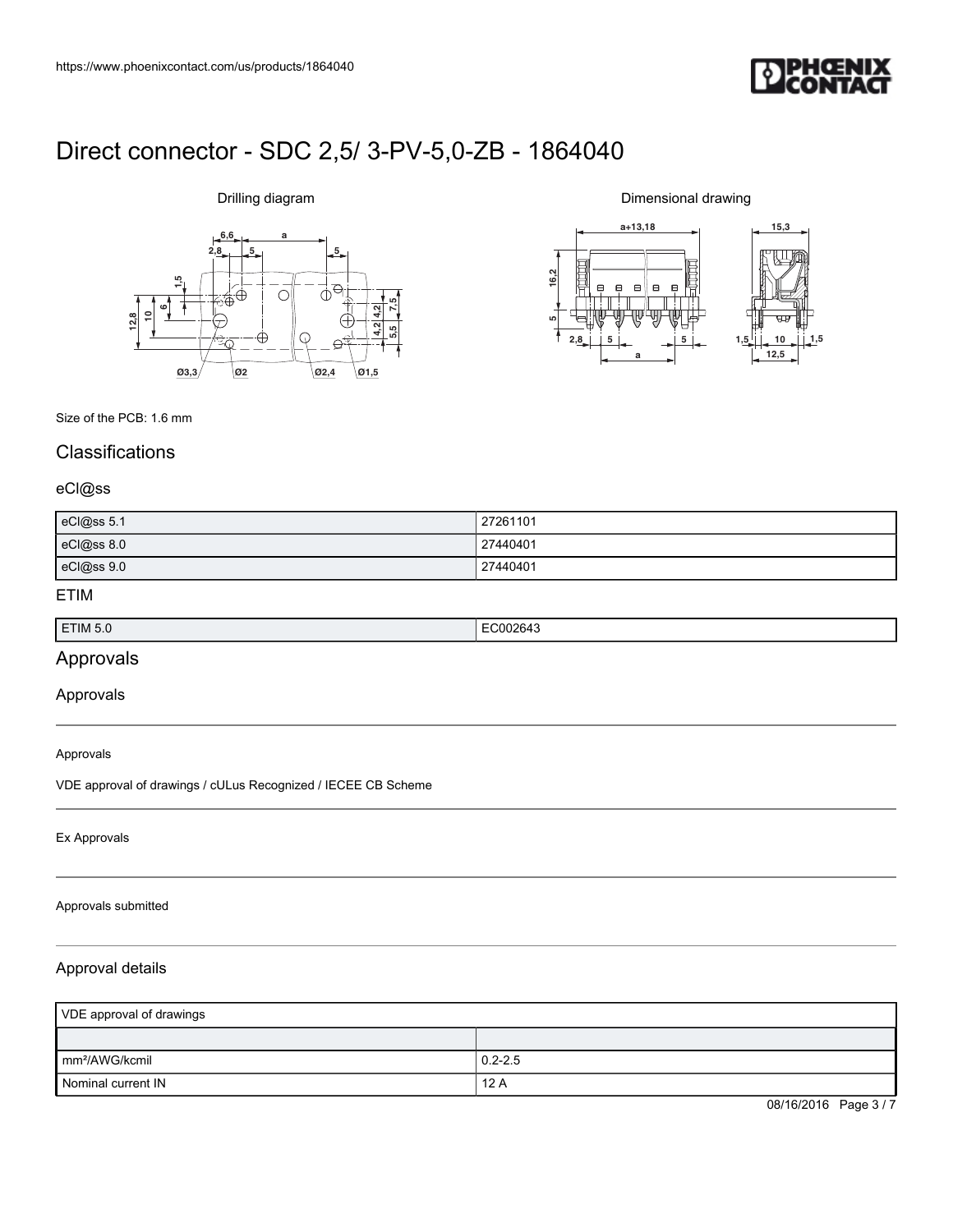

# Approvals

| I voltage UN | 320 V  |
|--------------|--------|
| Nominal      | $\sim$ |

| cULus Recognized           |           |         |
|----------------------------|-----------|---------|
|                            | в         | D       |
| mm <sup>2</sup> /AWG/kcmil | $24 - 12$ | $24-12$ |
| Nominal current IN         | 12A       | ' 12 A  |
| Nominal voltage UN         | 300 V     | 300 V   |

## IECEE CB Scheme

## Accessories

### Accessories

Coding element

[Accessories - CP-PT 1,5 - 1985564](https://www.phoenixcontact.com/us/products/1985564)



Coding profile, is inserted into the hole in the plug, red insulating material

**Connector** 

[Ferrule - AI 0,5 -10 WH - 3201275](https://www.phoenixcontact.com/us/products/3201275)



Ferrule, Sleeve length: 10 mm, Length: 16 mm, Color: white

[Ferrule - AI 0,75-10 GY - 3201288](https://www.phoenixcontact.com/us/products/3201288)



Ferrule, Sleeve length: 10 mm, Length: 16 mm, Color: gray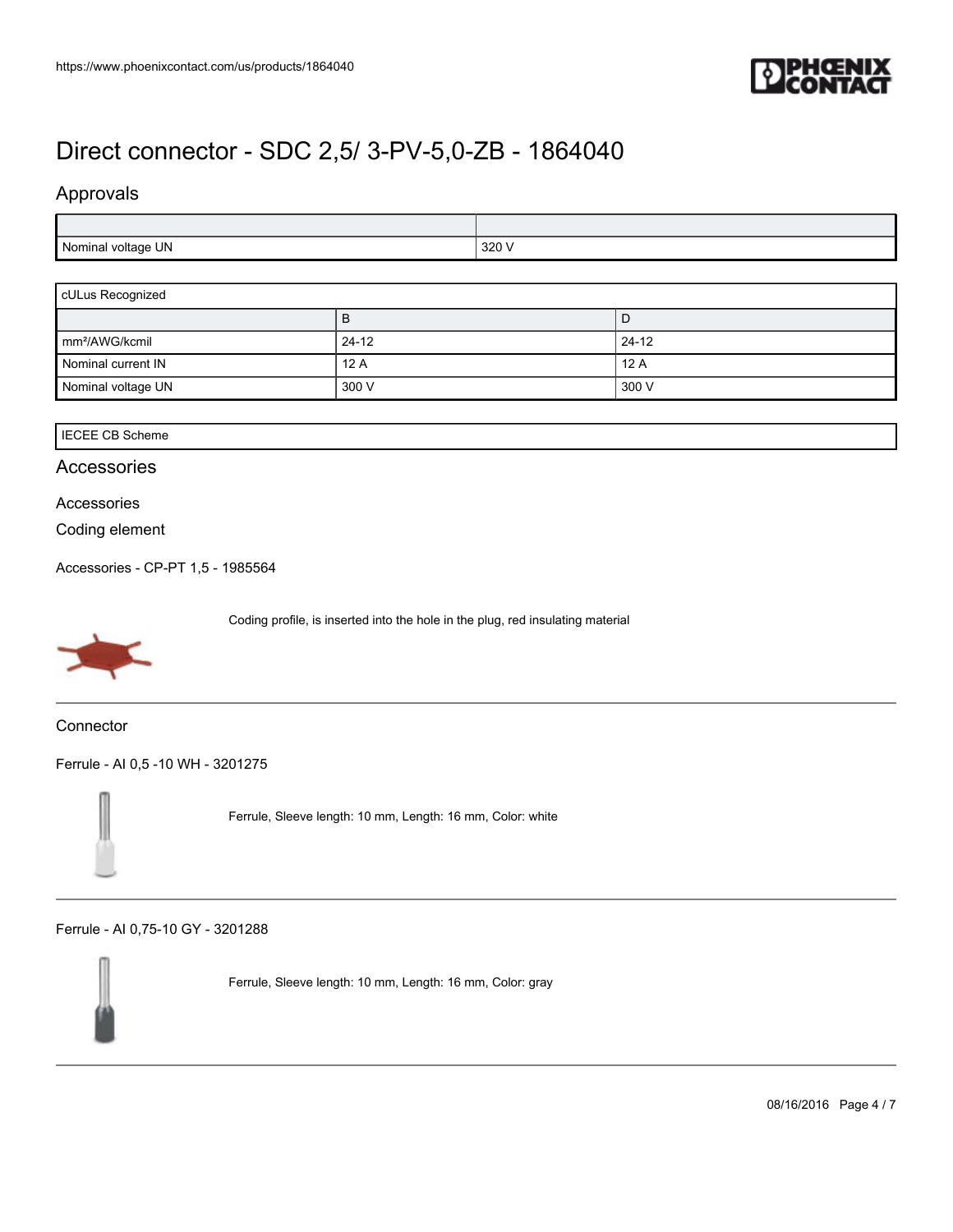

## Accessories

[Ferrule - AI 1 -10 RD - 3200182](https://www.phoenixcontact.com/us/products/3200182)



Ferrule, Sleeve length: 10 mm, Length: 16 mm, Color: red

#### [Ferrule - AI 1,5 -10 BK - 3200195](https://www.phoenixcontact.com/us/products/3200195)



Ferrule, Sleeve length: 10 mm, Length: 16 mm, Color: black

### [Ferrule - AI 2,5 -10 BU - 3202533](https://www.phoenixcontact.com/us/products/3202533)



Ferrule, Sleeve length: 10 mm, Length: 17 mm, Color: blue

[Ferrule - A 0,5 -10 - 3202494](https://www.phoenixcontact.com/us/products/3202494)



Ferrule, Length: 10 mm, Color: silver

[Ferrule - A 0,75-10 - 3200234](https://www.phoenixcontact.com/us/products/3200234)

Ferrule, Length: 10 mm, Color: silver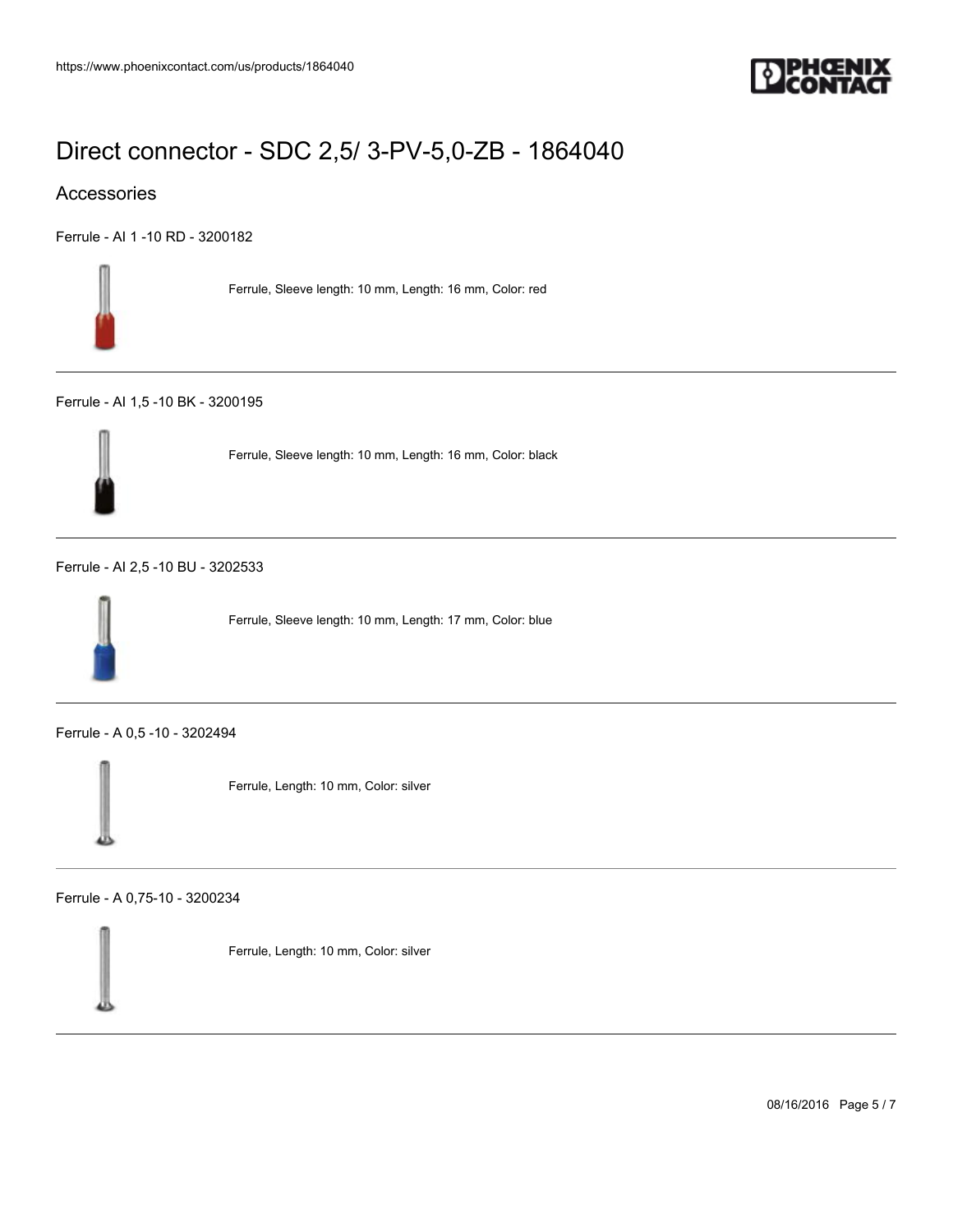

## Accessories

[Ferrule - A 1 -10 - 3200250](https://www.phoenixcontact.com/us/products/3200250)



Ferrule, Length: 10 mm, Color: silver

### [Ferrule - A 1,5 -10 - 3200276](https://www.phoenixcontact.com/us/products/3200276)



Ferrule, Length: 10 mm, Color: silver

Crimping tool

[Crimping pliers - CRIMPFOX 6 - 1212034](https://www.phoenixcontact.com/us/products/1212034)



Crimping pliers, for ferrules without insulating collar according to DIN 46228 Part 1 and ferrules with insulating collar according to DIN 46228 Part 4, 0.25 mm² ... 6.0 mm², lateral entry, trapezoidal crimp

Labeled terminal marker

[Marker card - SK 5/3,8:FORTL.ZAHLEN - 0804183](https://www.phoenixcontact.com/us/products/0804183)



Marker card, Card, white, labeled, Horizontal: Consecutive numbers 1 - 10, 11 - 20, etc. up to 91 - (99)100, Mounting type: Adhesive, for terminal block width: 5 mm, Lettering field: 5 x 3.8 mm

[Marker card - SK 3,8 REEL P5 WH CUS - 0825124](https://www.phoenixcontact.com/us/products/0825124)



Marker card, can be ordered: By card, white, labeled according to customer specifications, Mounting type: Adhesive, for terminal block width: 5 mm, Lettering field: continuous x 3.8 mm